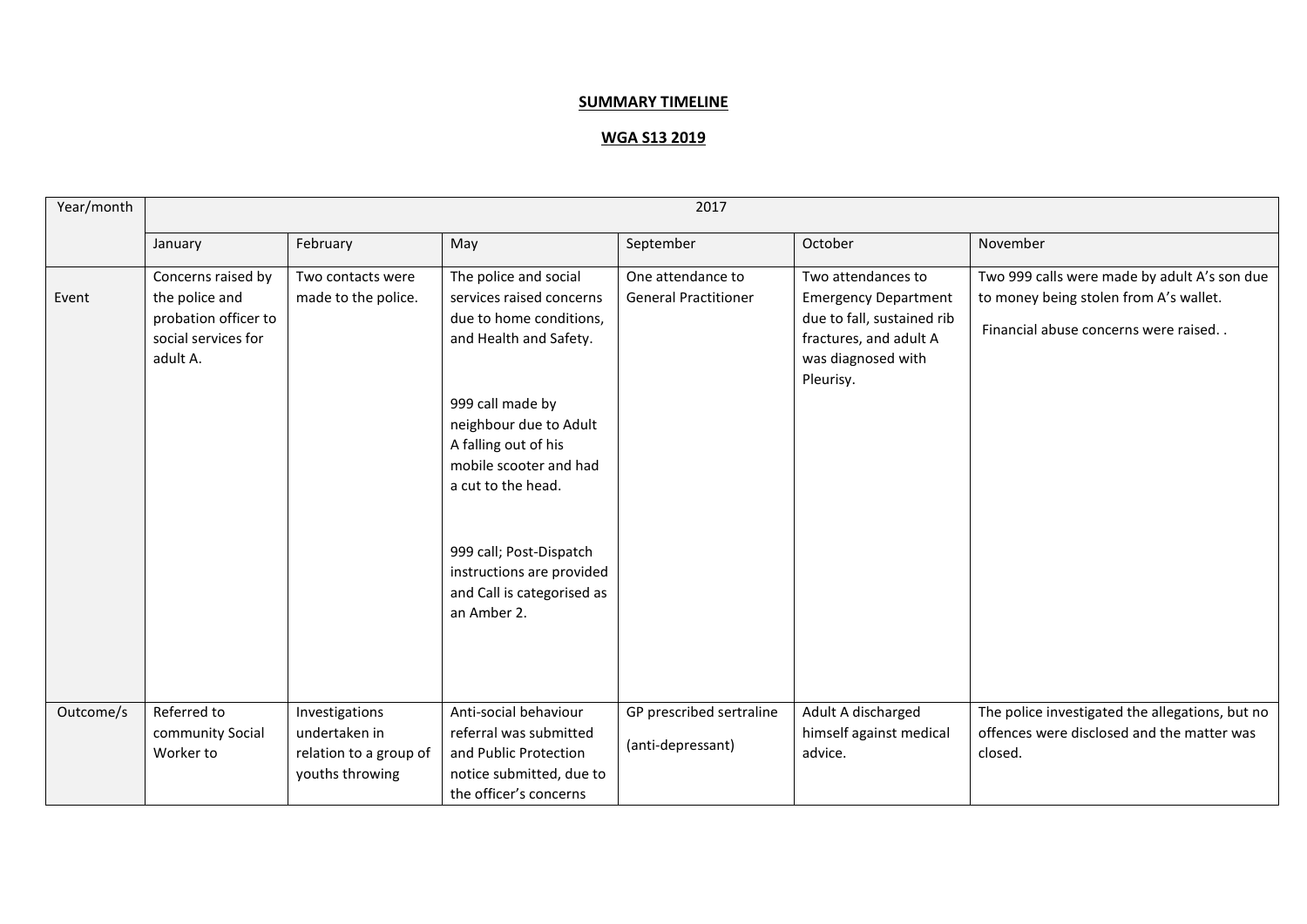| undertake social<br>work assessment. | stones at adult A's<br>windows                                                                             | about his welfare and<br>ability to look after<br>himself.                                                                                                                         |                                                                              |                                                    |
|--------------------------------------|------------------------------------------------------------------------------------------------------------|------------------------------------------------------------------------------------------------------------------------------------------------------------------------------------|------------------------------------------------------------------------------|----------------------------------------------------|
|                                      | Police officers were<br>present and<br>supported the<br>housing officers to<br>carry out a gas<br>service. | Adult A was assessed as<br>needing care but due to<br>home conditions,<br>Domiciliary Care Adult<br>Services could not<br>provide support due to<br>Health and Safety<br>concerns. | Surgery nurse referred<br>to District Nurse to see<br>to remove stiches      | Social Worker delivered food to adult A's<br>house |
|                                      |                                                                                                            |                                                                                                                                                                                    | Case allocated to a social<br>worker to undertake<br>Social Work assessment. |                                                    |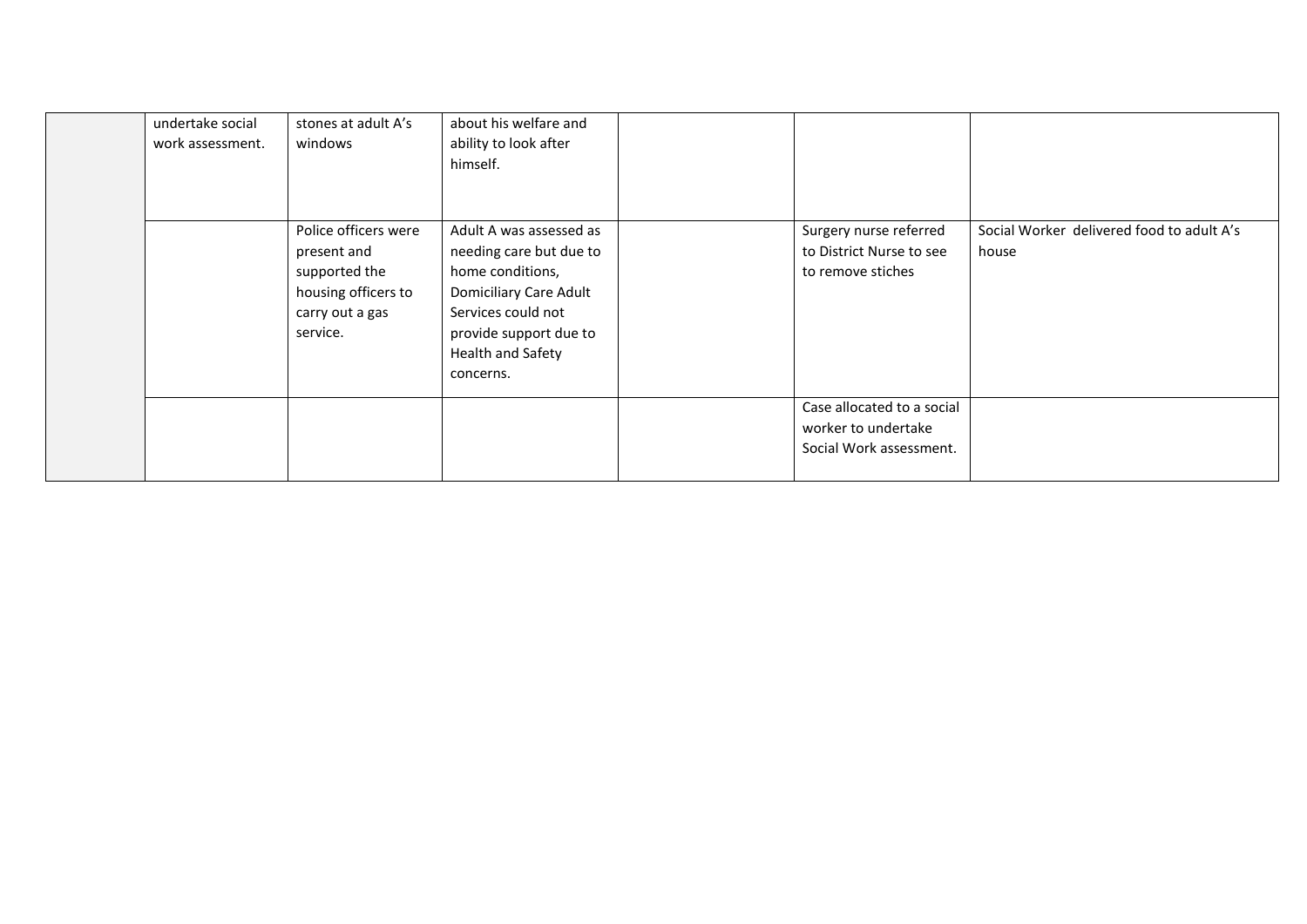| Year/month | 2018                                                                                                                                                        |                                                                                                                                                                                |                                                                                                                                                                   |                                                                                                                                                          |                                              |                                                                                                     |                                                                                            |                                                                                                                                                          |
|------------|-------------------------------------------------------------------------------------------------------------------------------------------------------------|--------------------------------------------------------------------------------------------------------------------------------------------------------------------------------|-------------------------------------------------------------------------------------------------------------------------------------------------------------------|----------------------------------------------------------------------------------------------------------------------------------------------------------|----------------------------------------------|-----------------------------------------------------------------------------------------------------|--------------------------------------------------------------------------------------------|----------------------------------------------------------------------------------------------------------------------------------------------------------|
|            | January                                                                                                                                                     | February                                                                                                                                                                       | April                                                                                                                                                             | June                                                                                                                                                     | July                                         | October                                                                                             | November                                                                                   | December                                                                                                                                                 |
| Event      | Two admissions to<br>Emergency<br>Department due<br>to shortness of<br>breath, central<br>chest pain,<br>abdominal pain<br>and unable to<br>control bowels. | Concerns were<br>reported by<br>neighbour<br>regarding a<br>Domestic Violence<br>incident, reported<br>hearing shouting,<br>smashing and<br>swearing coming<br>from A's house. | Adult A and his son<br>were arrested and<br>taken to central<br>police station.<br>One attendance to<br>Emergency<br>Department with<br>his son for back<br>pain. | 4 visits by the nurse,<br>police and social<br>worker to Adult A at<br>home                                                                              | Social Worker visited<br>adult A at home     | <b>Health Care</b><br>Professionals made a<br>home call due to adult<br>A. Ischemic Right Foot.     | Three visits by<br>Occupational<br>Therapist and<br>Social worker<br>to Adult A at<br>home | Concern was<br>raised by<br>Social worker<br>to General<br>Practitioner<br>due to adult<br>A. appearing<br>severely<br>malnourished<br>and<br>dehydrated |
| Outcome/s  | A surgical review<br>was advised but<br>adult A declined<br>and discharged<br>himself against<br>medical advice.                                            | Officers attended,<br>both adult A and his<br>son denied that any<br>domestic incident<br>had taken place                                                                      | Request was made<br>by Social Worker to<br>the General<br>Practitioner for a<br>mental health<br>assessment.                                                      | <b>Public Protection</b><br>Notice submitted and<br>shared with Social<br>Services<br><b>Emergency placement</b><br>initiated into care<br>home setting. | Social Worker referred<br>to District Nurse. | Adult A was taken by<br>ambulance and<br>admitted to hospital.                                      | Referred to<br>domiciliary<br>care X 3 calls<br>daily.                                     | Referral by<br>General<br>Practitioner<br>to dietician                                                                                                   |
|            | A prescription for<br>Senokot (Laxative)<br>provided                                                                                                        |                                                                                                                                                                                | Was seen by doctor,<br>but adult A declined<br>and discharged<br>himself against<br>medical advice.                                                               | Referred to Acute GP<br>Unit who advised<br><b>Acute Clinical team</b><br>(ACT) input                                                                    |                                              | Safeguarding referral<br>submitted by<br>ambulance crew to<br>Local Authority<br>safeguarding Team. | Canterlever<br>table, MPR's,<br>hospital bed<br>and commode<br>ordered                     |                                                                                                                                                          |
|            |                                                                                                                                                             |                                                                                                                                                                                |                                                                                                                                                                   | GP contacted as looked<br>emaciated and very                                                                                                             |                                              | Ambulance crews<br>raised concerns about<br>general wellbeing,<br>health and safety                 | Adult A<br>declined<br>input from<br>Physiotherapy                                         |                                                                                                                                                          |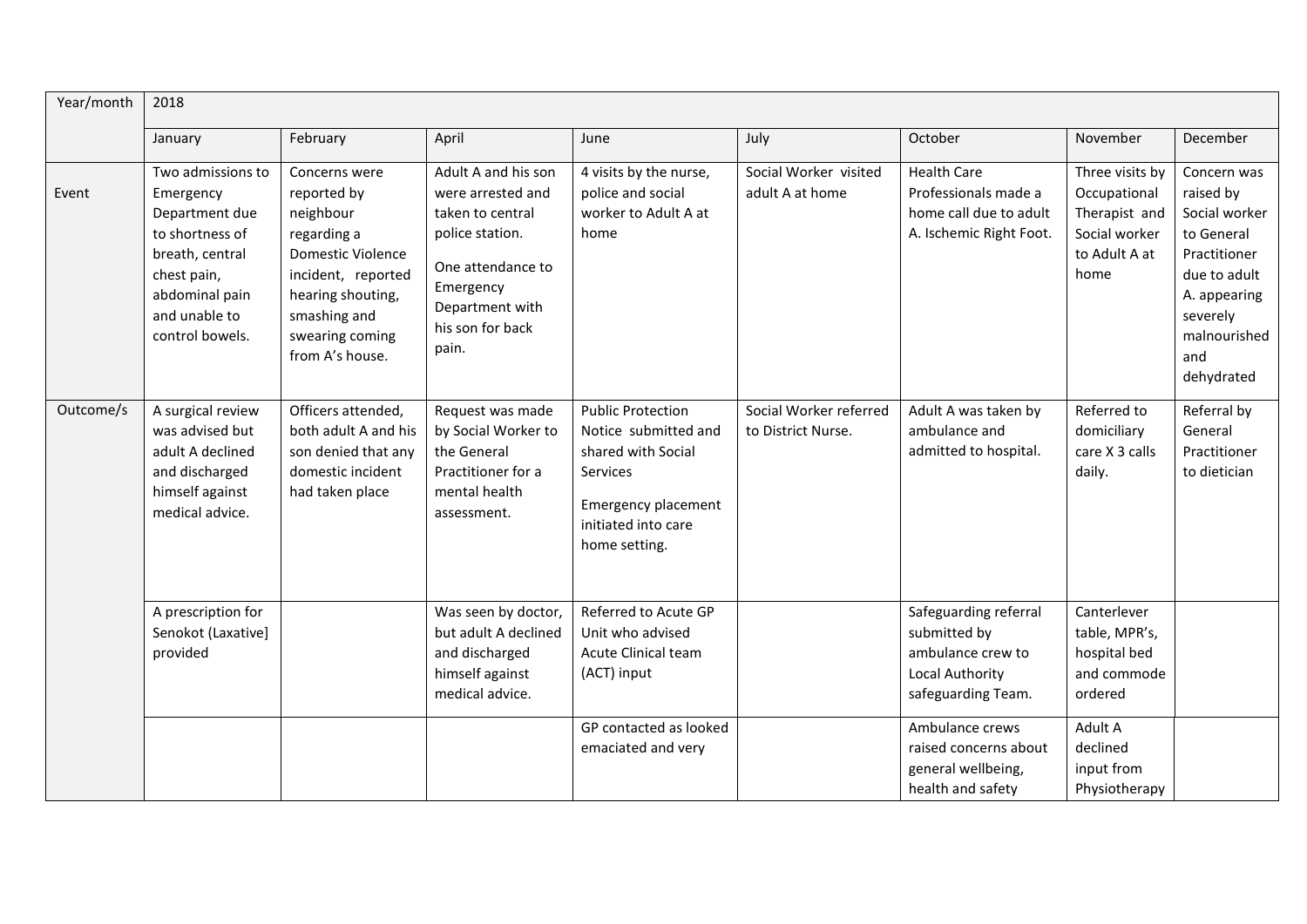|  |  | concerned about his | including; no washing,  | to help with          |  |
|--|--|---------------------|-------------------------|-----------------------|--|
|  |  | health              | cooking facilities, and | mobility and          |  |
|  |  |                     | two large dogs in       | declined              |  |
|  |  |                     | property with dog       | <b>District Nurse</b> |  |
|  |  |                     | faeces in the house.    | or General            |  |
|  |  |                     |                         | Practitoner.          |  |
|  |  |                     |                         | intervention          |  |
|  |  |                     |                         | with tingling         |  |
|  |  |                     |                         | sensation.            |  |
|  |  |                     |                         |                       |  |